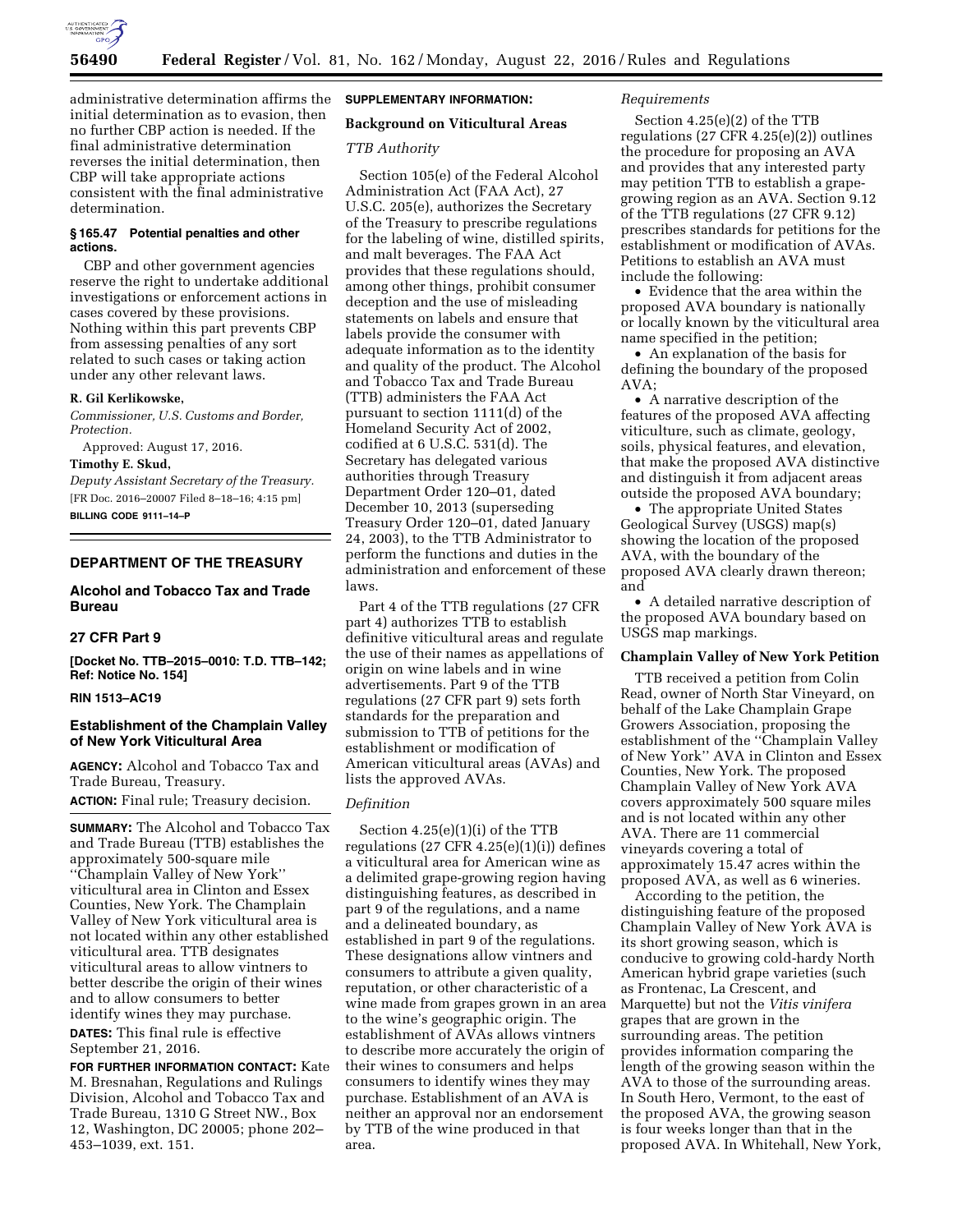to the south of the proposed AVA, the growing season is two weeks longer than that in the proposed AVA. The growing season in the Adirondack Mountains, to the west of the proposed AVA, is too short for commercial grape growth. The proposed AVA also has a later last-frost date and an earlier firstfrost date than the areas to its east and south. TTB notes that the area directly north of the proposed AVA is in Canada and, therefore, is not eligible to be part of an AVA.

## **Notice of Proposed Rulemaking and Comments Received**

TTB published Notice No. 154 in the **Federal Register** on July 2, 2015 (80 FR 38147), proposing to establish the Champlain Valley of New York AVA. In the notice, TTB summarized the evidence from the petition regarding the name, boundary, and distinguishing features for the proposed AVA. For a detailed description of such evidence, see Notice No. 154. In Notice No. 154, TTB solicited comments on the accuracy of the name, boundary, and other required information submitted in support of the petition. The comment period closed on August 31, 2015. TTB received no comments in response to Notice No. 154.

#### **TTB Determination**

After careful review of the petition, TTB finds that the evidence provided by the petitioner supports the establishment of the Champlain Valley of New York AVA. Accordingly, under the authority of the FAA Act, section 1111(d) of the Homeland Security Act of 2002, and parts 4 and 9 of the TTB regulations, TTB establishes the ''Champlain Valley of New York'' AVA in Clinton and Essex Counties, New York, effective 30 days from the publication date of this document.

## **Boundary Description**

See the narrative description of the boundary of the Champlain Valley of New York AVA in the regulatory text published at the end of this final rule.

#### **Maps**

The petitioner provided the required maps, and they are listed below in the regulatory text.

### **Impact on Current Wine Labels**

Part 4 of the TTB regulations prohibits any label reference on a wine that indicates or implies an origin other than the wine's true place of origin. For a wine to be labeled with an AVA name or with a brand name that includes an AVA name, at least 85 percent of the wine must be derived from grapes

grown within the area represented by that name, and the wine must meet the other conditions listed in 27 CFR 4.25(e)(3). If the wine is not eligible for labeling with an AVA name and that name appears in the brand name, then the label is not in compliance and the bottler must change the brand name and obtain approval of a new label. Similarly, if the AVA name appears in another reference on the label in a misleading manner, the bottler would have to obtain approval of a new label. Different rules apply if a wine has a brand name containing an AVA name that was used as a brand name on a label approved before July 7, 1986. See 27 CFR 4.39(i)(2) for details.

With the establishment of this AVA, its name, ''Champlain Valley of New York,'' will be recognized as a name of viticultural significance under § 4.39(i)(3) of the TTB regulations (27  $CFR$  4.39(i)(3)). The text of the regulation clarifies this point. Consequently, wine bottlers using the name ''Champlain Valley of New York'' in a brand name, including a trademark, or in another label reference as to the origin of the wine, will have to ensure that the product is eligible to use the AVA name as an appellation of origin. TTB is not designating ''Champlain Valley,'' standing alone, as a term of viticultural significance because the term ''Champlain Valley'' also applies to the parts of the valley located in Vermont and Canada. The petitioner proposed the name ''Champlain Valley of New York'' to more accurately describe the location of the AVA. The establishment of the Champlain Valley of New York AVA will not affect any existing AVA. The establishment of the Champlain Valley of New York AVA will allow vintners to use ''Champlain Valley of New York'' as an appellation of origin for wines made primarily from grapes grown within the Champlain Valley of New York AVA if the wines meet the eligibility requirements for the appellation.

#### **Regulatory Flexibility Act**

TTB certifies that this regulation will not have a significant economic impact on a substantial number of small entities. The regulation imposes no new reporting, recordkeeping, or other administrative requirement. Any benefit derived from the use of an AVA name would be the result of a proprietor's efforts and consumer acceptance of wines from that area. Therefore, no regulatory flexibility analysis is required.

## **Executive Order 12866**

It has been determined that this final rule is not a significant regulatory action as defined by Executive Order 12866 of September 30, 1993. Therefore, no regulatory assessment is required.

## **Drafting Information**

Kate M. Bresnahan of the Regulations and Rulings Division drafted this final rule.

# **List of Subjects in 27 CFR Part 9**  Wine.

#### **The Regulatory Amendment**

For the reasons discussed in the preamble, TTB amends title 27, chapter I, part 9, Code of Federal Regulations, as follows:

# **PART 9—AMERICAN VITICULTURAL AREAS**

■ 1. The authority citation for part 9 continues to read as follows:

**Authority:** 27 U.S.C. 205.

## **Subpart C—Approved American Viticultural Areas**

■ 2. Subpart C is amended by adding § 9.258 to read as follows:

#### **§ 9.258 Champlain Valley of New York.**

(a) *Name.* The name of the viticultural area described in this section is ''Champlain Valley of New York''. For purposes of part 4 of this chapter, ''Champlain Valley of New York'' is a term of viticultural significance.

(b) *Approved maps.* The two United States Geological Survey (USGS) 1:100,000 scale topographic maps used to determine the boundary of the Champlain Valley of New York viticultural area are titled:

(1) Lake Champlain, N.Y.; VT.; N.H.; U.S.; CAN., 1962; revised (U.S. area) 1972; and

(2) Glens Falls, N.Y.; VT.; N.H., 1956; revised 1972.

(c) *Boundary.* The Champlain Valley of New York viticultural area is located in Clinton and Essex Counties, New York. The boundary of the Champlain Valley of New York viticultural area is as described below:

(1) The beginning point is found on the Lake Champlain map at the intersection of the western shore of Lake Champlain and the U.S.-Canada border, just north of the town of Rouses Point.

(2) From the beginning point, proceed south along the western shore of Lake Champlain approximately 109.4 miles, crossing onto the Glens Falls map, to a road marked on the map as State Route 73 (now known as State Route 74) and